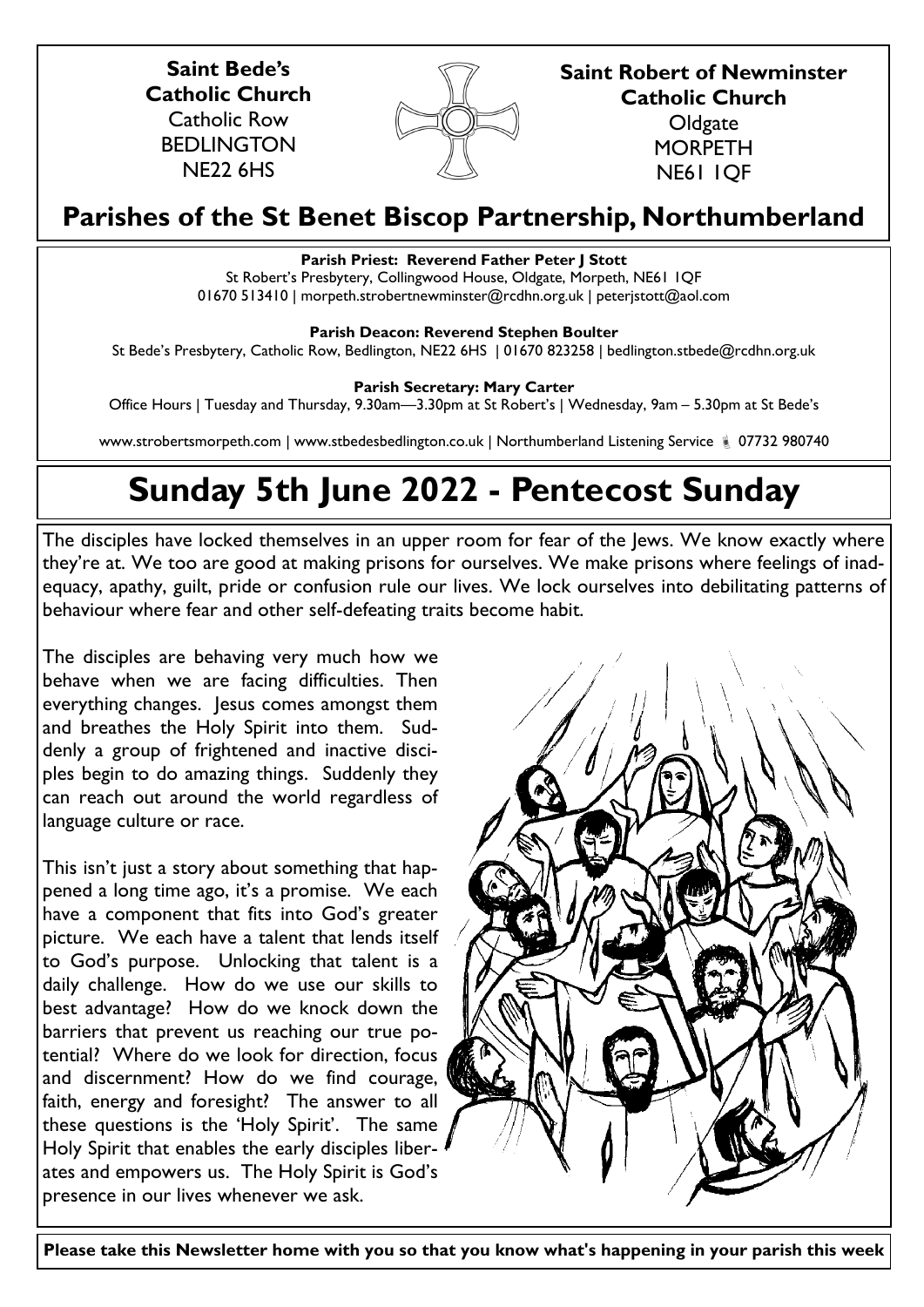At this time of the Church's year, we are asked to pray for A Deeper Understanding between Christians and Jews; Those who suffer Persecution, Oppression and Denial of Human Rights, Europe; Human Life; and Seafarers: Please pray for those we know who are unwell, as well as the many who have no one to pray for them; for those in hos-

pital; for those still struggling with the COVID-19 pandemic; for all who have died recently, including; for **Alice Wallace**  [Appleby Bookshop, Morpeth] whose Funeral Service will be held at the West Road Chapel and Cemetery on Monday 6th June at 1.15pm; and for all whose anniversaries occur at this time.

# **Offertory Collection 28th / 29th May**

St Bede's Church - **£227.00** / St Robert's Church - **£330.07**

# **World Communications Collection**

Many thanks for last weeks retiring collection for the Media Office of the England and Welsh Bishops, which raised **£93.55** at St Bede's Church and **£230.12** at St Robert's Church

# **Parish Standing Order Mandates**

If you wish to donate via a monthly Standing Order directly from your bank account to our bank account, rather than putting into the collection each week at church, copies of the Parish Standing Order Mandate are available at the back of Church.

# **Platinum Jubilee Prayers**

Today as part of the Jubilee Celebrations for Her Majesty Queen Elizabeth, there will special prayers at Mass. These are available today on a separate sheet.

# **Congratulation to Her Majesty Queen Elizabeth II**



We would like to take this opportunity to congratulate Queen Elizabeth II on the wonderful occasion of her Platinum Jubilee and to reassure her of our prayers at this time. Pope Francis also issued a message of Congratulations to the Queen saying "On this joyful occasion of your Majesty's birthday, and as you celebrate this Platinum Jubilee

year, I send cordial greetings and good wishes, together with the renewed assurance of my prayers that Almighty God will bestow upon you, the members of the Royal Family and all the people of the nation blessings of unity, prosperity and peace".





# **Ecumenical Pentecost Service**

Today, to celebrate the Feast of Pentecost, the Churches in Morpeth will be celebrating a joint Service for Pentecost at the New Life Centre in Dacre Street, Morpeth at 6pm. Everyone is very welcome to attend.

# **Feast of St Robert of Newminster**

Tuesday 7th June is the Feast Day of St Robert of Newminster. Mass will be celebrated at 10am and we invite you to come along and celebrate with us on that day. St Robert's School are joining us for Mass on that day as well.



# **Catholic Women's League**

The next CWL meeting will be on Thursday 9th June, at 10:30am, in St Robert's Church Hall.

#### **Bonus Ball**

Many thanks to everyone playing in the Bonus Ball. Week 1 winners were Christine Foster and Maura **BONUS** Illingworth with number 20, both winning £25.00, con-**BALL** gratulations.

#### **Wedding Service**

On Friday 10th June at 3pm we will celebrate the Wedding Service of Matthew Bliss and Natasha Junker at St Robert of Newminster Church.



#### **Teas and Coffees**

Teas and Coffees are now available after the Vigil Mass at St Bede's Church and also after the 9am Mass at St Robert's. All Welcome.

#### **Sunday Obligation to Return**

The Obligation for Sunday and Holyday Mass is reinstated today, 5<sup>th</sup> June. Obviously, those who are sick or housebound or vulnerable in any way should do what they always did, even before the covid pandemic hit us, and stay at home. All other Catholics are subject to the precept to attend Mass in person on Sundays and Holydays of Obligation. Live streaming of Masses has been a great benefit to many during the pandemic, and will continue to be for those genuinely unable to attend Mass. The Bishops remind us, however, that watching a live streamed Mass does not fulfil the obligation.

# **First Holy Communion Masses**

First Holy Communion Masses will be held on Saturday 18<sup>th</sup> June at St Robert's Church at 10am and Saturday 25<sup>th</sup> June at 10am at St Bede's Church. Please pray for all the families involved. Please note that if there are any queries about these celebrations, please speak to Fr Peter

# **Do you play the Organ or any other Instrument**

If you play the organ or any other instrument and would be willing to help out voluntarily at St Bede's to support our Vigil Mass, your

help would be greatly appreciated. Likewise at St Robert's, we're are always on the lookout for more people to be involved, but no one ever comes forward. If interested and willing to play, let us know.



**Have you seen …….. ? No, I haven't seen them for ages!** Is there someone who was regularly at Church, but who no longer seems to be around? Is there someone you sat next to who isn't here at Church any longer? Or someone you were friendly with who is no longer at Mass? Have you tried to find out where they are? Sometimes people just stop coming and we do not seem to know why. Is it possible you have neglected to keep in touch with that person or family? At one time, the priest was always told if someone wasn't able to come to church, but this happens very rarely these days. Sometimes family also forget to let Fr Peter know why their relative or friend is missing from Church. Perhaps that extended family have no connection any longer with church and don't know who to speak to? Let us try and find out who is missing and why, and if possible let us try to keep in touch with them. Let us try to work together and show the good side of our parish community.

# **Do you know who you are sitting next to?**

When you come to Mass do you acknowledge the person close to you, the person infront, beside or behind you? Do you say "Hello" when you get to your seat? Do you know who they are? We have some new people attending Mass now we are fully reopen who have moved here from other parts of the country. Have you had the opportunity to welcome them? We have people coming back to Mass who have been missing because of covid. Have you spoken to them? Please try to acknowledge each other at Mass… No one should be a stranger here …. just friends we have not yet met?

# **Pilgrimage to the Holy Land**

There are now only 16 people [+ Fr Peter] travelling on the Pilgrimage to the Holy Land in October. As this is a very low number *(the pilgrimage was originally priced on 45 people travelling!)* the Tour Operator is trying to get another pilgrimage to travel with us - this other group had their own Holy Land Pilgrimage cancelled last week when BA cancelled their flight. There is still space for anyone else who might like to travel with us. Please contact Tangney Tours on 01732 886666 for further details or to book seats. If we are unable to increase numbers within three weeks, a discussion will be had about the viability of the pilgrimage and it may be cancelled.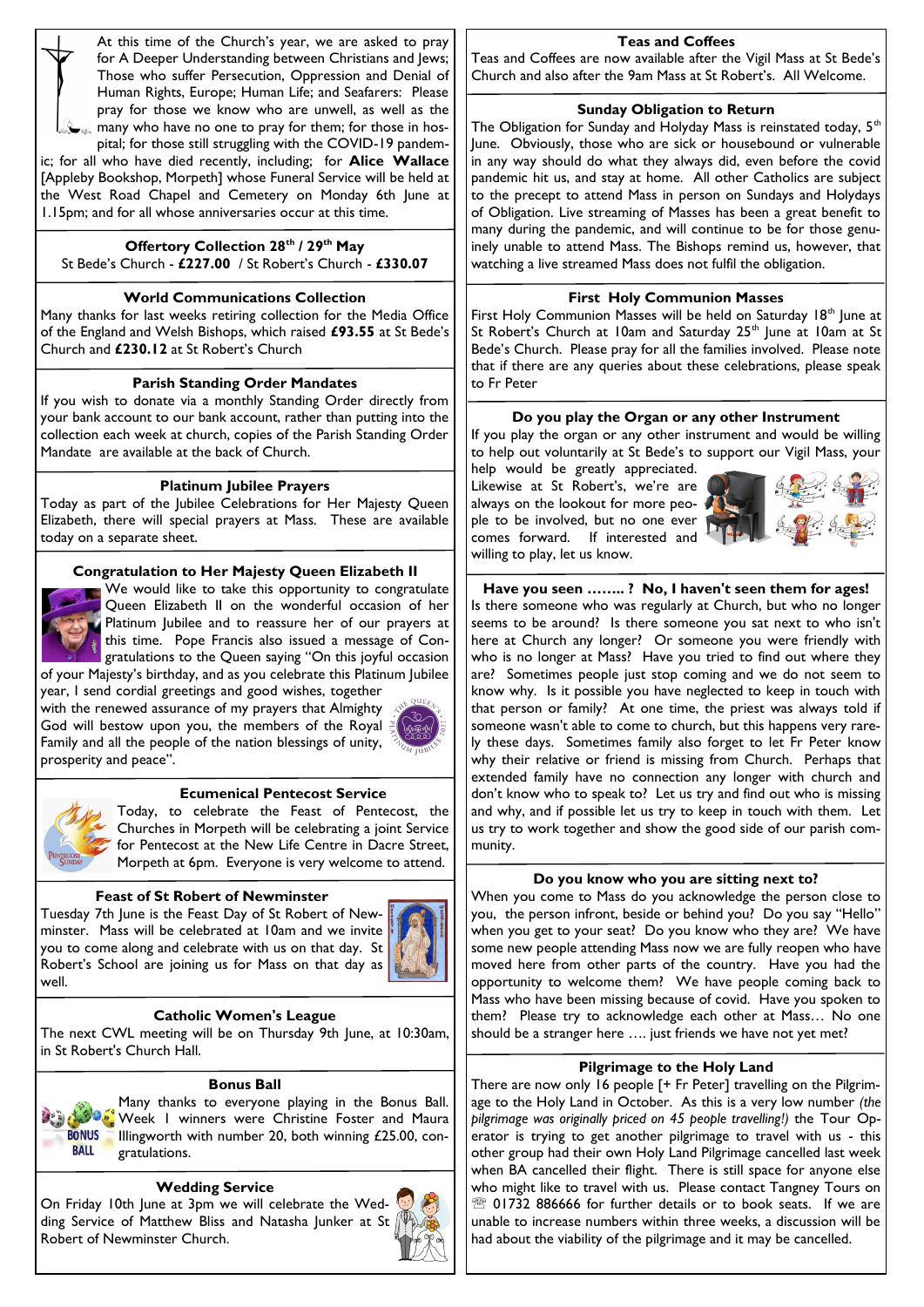# **No Confessions at St Robert's Church**

Please note that there are No Confessions at St Robert's for the next four Saturdays, due to the celebrations of First Holy Communions and an Ordination on those Saturday mornings. Confessions on a Saturday evening at St Bede's remain unchanged.

# **Corpus Christi Procession**

There will be a Diocesan Eucharistic Adoration and Procession on the Feast of Corpus Christi, Sunday 19th June at 3pm at Ushaw College. Woodland Rd, Durham DH7 9RH. (For Sat Nav, please use DH7 7DW), from 3pm – 4.30 pm. Free entry into



Ushaw from 2.30pm. There is no charge for this event. Donations to the Diocese of Hexham and Newcastle are welcome. Booking is required via this link: https://bit.ly/3FCZ6TF and booking must be made by 8th June.

#### **Could you be an Altar Server?**

If any young people, those who have made their 1st Holy Commun-



ion, or those preparing to, are willing to become Altar Servers at either St Bede's or St Robert's Churches, please contact Fr Peter. Many Thanks  $\overline{\text{S}}$ ervers Uniquities, prease concerns

#### **St Robert's Hymnbook Amnesty**

Do you have one of our green hymnbooks at home? You may have accidentally removed a hymn book from the church … we've all done it! If you have one (or more!) hymn book(s) at home, do please return to the church. Hymn books are expensive and we prefer not to have to buy more. Thank you.



#### **Bishop Seamus Cunningham**

Bishop Robert would like to invite you to a Mass to mark the 80th birthday of Bishop Seamus Cunningham. This will be celebrated on Thursday 30th June 2022 at 12.05 pm at St Mary's Cathedral. All are most welcome to attend.

#### **Parish Catechists for First Holy Communion**

If there are any parishioners willing to prepare children for the Sacraments who are not at our catholic schools, or who perhaps are a little older than normal, please contact Fr Peter as soon as possible.

#### **The Relics of St Bernadette**

The Relics of St Bernadette will be brought to the United Kingdom later this year from Lourdes. There will be a National Pilgrimage to various sites in the UK and these relics of Saint Bernadette will be brought to St. Mary's Cathedral, Newcastle upon Tyne on  $I^{st}$  -  $2^{nd}$  October. More details will follow later.



#### **Parish Finance Committees**

Do you have any background in finance or accounting that would be a great asset to our Finance Committee at St Robert's? Please speak to Fr Peter if you feel you could offer your help. Likewise, if there is anyone with similar financial experience or background at St Bede's Parish, and you would be willing to get involved in your parish at Bedlington, please speak to Fr Peter.

#### **Preparing for Baptism**



The next Baptism Preparation Meeting will not be held until July. Parents requesting Baptism for a child are asked to contact us to make arrangements to attend this Meeting. Please telephone the Presbytery to speak about Baptisms, it is so more personal than an email. **Better still, speak to Fr Peter or Deacon Stephen after Sunday Mass.**

#### **Rainbows Bereavement Support**

Do you work in a school? This may be of interest to you! The last two years have been difficult and some children will have lost close family and friends. Some teachers and schools might be

wondering what to do to help children in these situa-Rainbows tions. Could Rainbows Bereavement Support help your

school? Rainbows offers training in bereavement and loss, guidance to ensure appropriate bereavement policies and procedures are in place, aimed to help grieving children and young people from 4 -19years of age. Email rainbows.northeast@btconnect.com for more information or check out rainbowsgb.org



#### **When you can't fulfil your rota**

Please note that it is not fair on the other members of your team -Cleaning, Counting, Welcoming or Reading - when you are unable to fulfil your duty and when you do not find your own replacement. It is your responsibility to find a replacement for you if you cannot come along. Please do not think that the others on the team can just fill in! This is particularly important for the Counting Teams who should always have at least two members present at all times, according to diocesan guidance, which states, *"a single person must not do the count on their own and ideally there should be a rotation of teams. The reason for this is two-fold. Firstly it distributes the work amongst more people and means that we are not relying on just one or two people to give up their time each week. It also ensures we have cover if someone has to drop out unexpectedly. Secondly by having at least two people doing the count each week it helps to protect the counters from any unfounded accusations from other parishioners."*

#### **New Parishioner and Updated Information**

Are you new to the Parish? Have you completed the "Keeping in Touch" form with your details? Are you a regular parishioner who has moved house and need to update your details? Please complete one of the forms available at Church and send back to us. If you want this form emailed to you, please let us know and then you can complete it on your own computer and email it back to us.

#### **Can you Help?**

Help is needed to restore the beautiful St Mary's Church garden and grotto at St Mary's at Whittingham. If you would like to help, please meet at 1pm every Sunday. Please bring gardening tools, wellies (stream), shovels, hand saws and chainsaws etc. Scones and moral support also welcome. Please contact Dan before coming d.jashton@yahoo.com 07855 826 228

#### **Morpeth Fair Day - 12th June**

We (a parishioner) received the following information form organisers … *"To ensure the Health and Safety of those attending certain precautions must be taken, this includes the full escorting to and from the later (11am) service (Mass), with a reduced escort facility required for the earlier service due to the lesser footfall envisaged at that time. To facilitate a safe and speedy movement to and from the church it would be necessary for all reasonable steps to be taken to lessen the number of vehicles requiring access."*